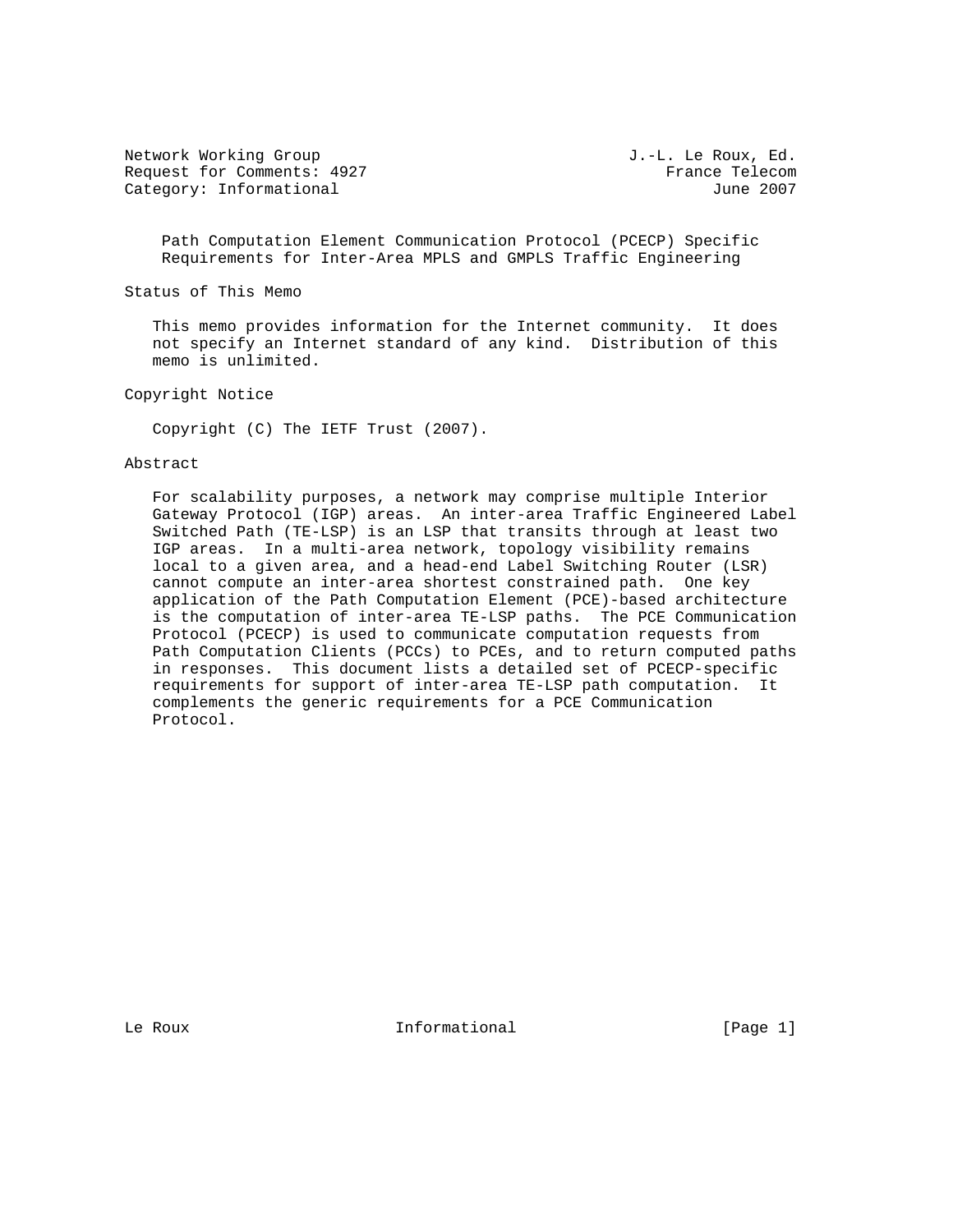# Table of Contents

|                | 2.1. Conventions Used in This Document 4                   |
|----------------|------------------------------------------------------------|
|                | 3. Motivations for PCE-Based Inter-Area Path Computation 4 |
|                | 4. Detailed Inter-Area Specific Requirements on PCECP 5    |
|                | 4.1. Control and Recording of Area Crossing 5              |
|                |                                                            |
|                |                                                            |
|                | 4.4. PCE List Enforcement and Recording in Multiple-PCE    |
|                |                                                            |
|                |                                                            |
|                |                                                            |
|                | 4.7. Inter-Area Diverse Path Computation 7                 |
|                |                                                            |
|                |                                                            |
| 5 <sub>1</sub> |                                                            |
|                |                                                            |
| $7_{\circ}$    |                                                            |
|                |                                                            |
|                |                                                            |
|                |                                                            |
|                |                                                            |
|                |                                                            |

# 1. Introduction

 [RFC4105] lists a set of motivations and requirements for setting up TE-LSPs across IGP area boundaries. These LSPs are called inter-area TE-LSPs. These requirements include the computation of inter-area shortest constrained paths with a key guideline being to respect the IGP hierarchy concept, and particularly the containment of topology information. The main challenge with inter-area MPLS-TE lies in path computation. Indeed, the head-end LSR cannot compute an explicit path across areas, as its topology visibility is limited to its own area.

 Inter-area path computation is one of the key applications of the PCE-based architecture [RFC4655]. The computation of optimal inter area paths may be achieved using the services of one or more PCEs.

 Such PCE-based inter-area path computation could rely for instance on a single multi-area PCE that has the TE database of all the areas in the IGP domain and can directly compute an end-to-end constrained shortest path. Alternatively, this could rely on the cooperation between PCEs whereby each PCE covers one or more IGP areas and the full set of PCEs covers all areas.

Le Roux **Informational** [Page 2]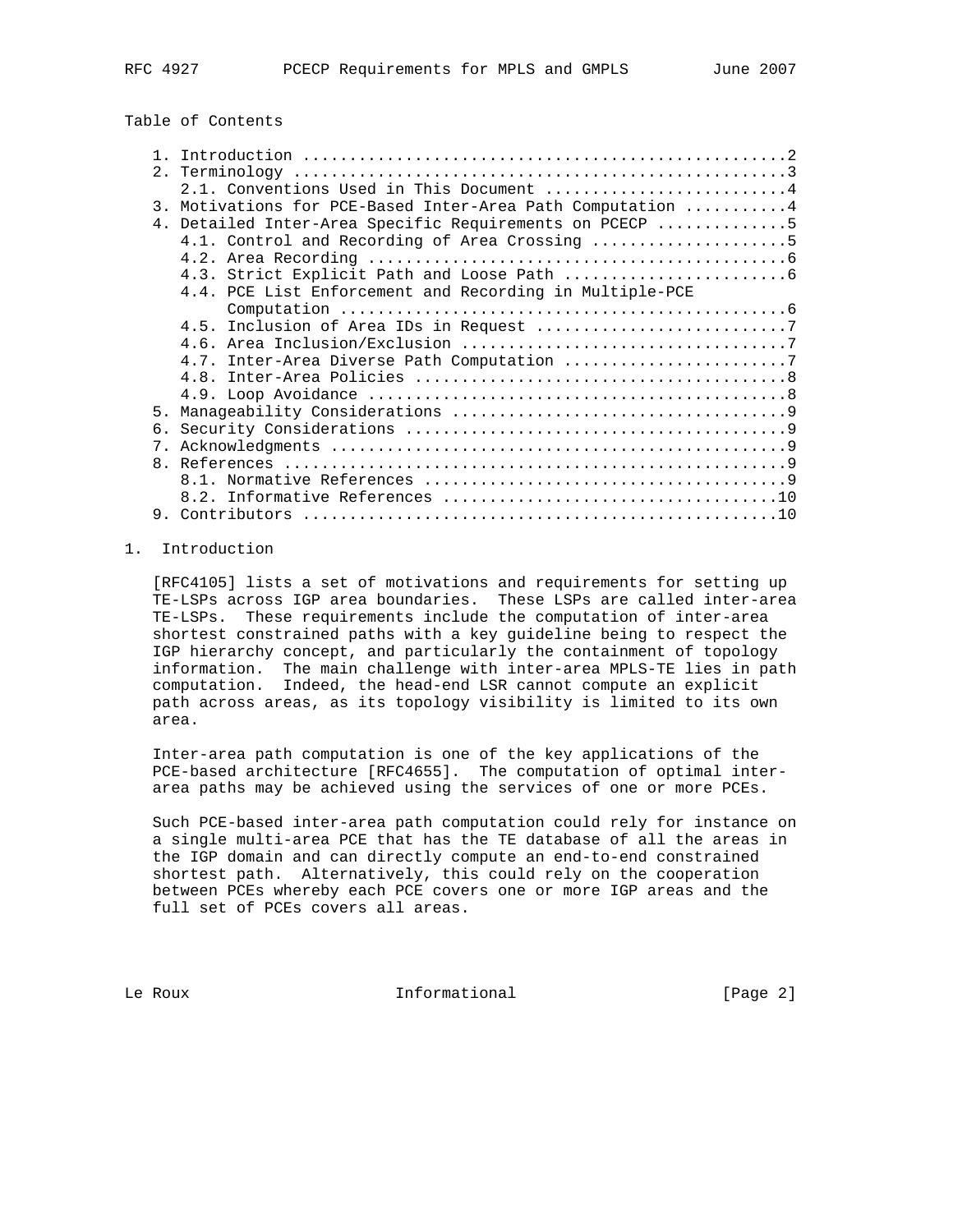The generic requirements for a PCE Communication Protocol (PCECP), which allows a PCC to send path computation requests to a PCE and the PCE to send path computation responses to a PCC, are set forth in [RFC4657]. The use of a PCE-based approach for inter-area path computation implies specific requirements on a PCE Communication Protocol, in addition to the generic requirements already listed in [RFC4657]. This document complements these generic requirements by listing a detailed set of PCECP requirements specific to inter-area path computation.

 It is expected that PCECP procedures be defined to satisfy these requirements.

 Note that PCE-based inter-area path computation may require a mechanism for automatic PCE discovery across areas, which is out of the scope of this document. Detailed requirements for such a mechanism are discussed in [RFC4674].

2. Terminology

LSR: Label Switching Router.

LSP: MPLS Label Switched Path.

TE-LSP: Traffic Engineered Label Switched Path.

IGP area: OSPF area or IS-IS level.

 ABR: IGP Area Border Router, a router that is attached to more than one IGP area (ABR in OSPF or L1/L2 router in IS-IS).

Inter-Area TE-LSP: TE-LSP that traverses more than one IGP area.

CSPF: Constrained Shortest Path First.

SRLG: Shared Risk Link Group.

 PCE: Path Computation Element: an entity (component, application or network node) that is capable of computing a network path or route based on a network graph and applying computational constraints.

 PCC: Path Computation Client, any application that request path computation to be performed by a PCE.

 PCECP: PCE Communication Protocol, a protocol for communication between PCCs and PCEs, and between PCEs.

Le Roux **Informational** [Page 3]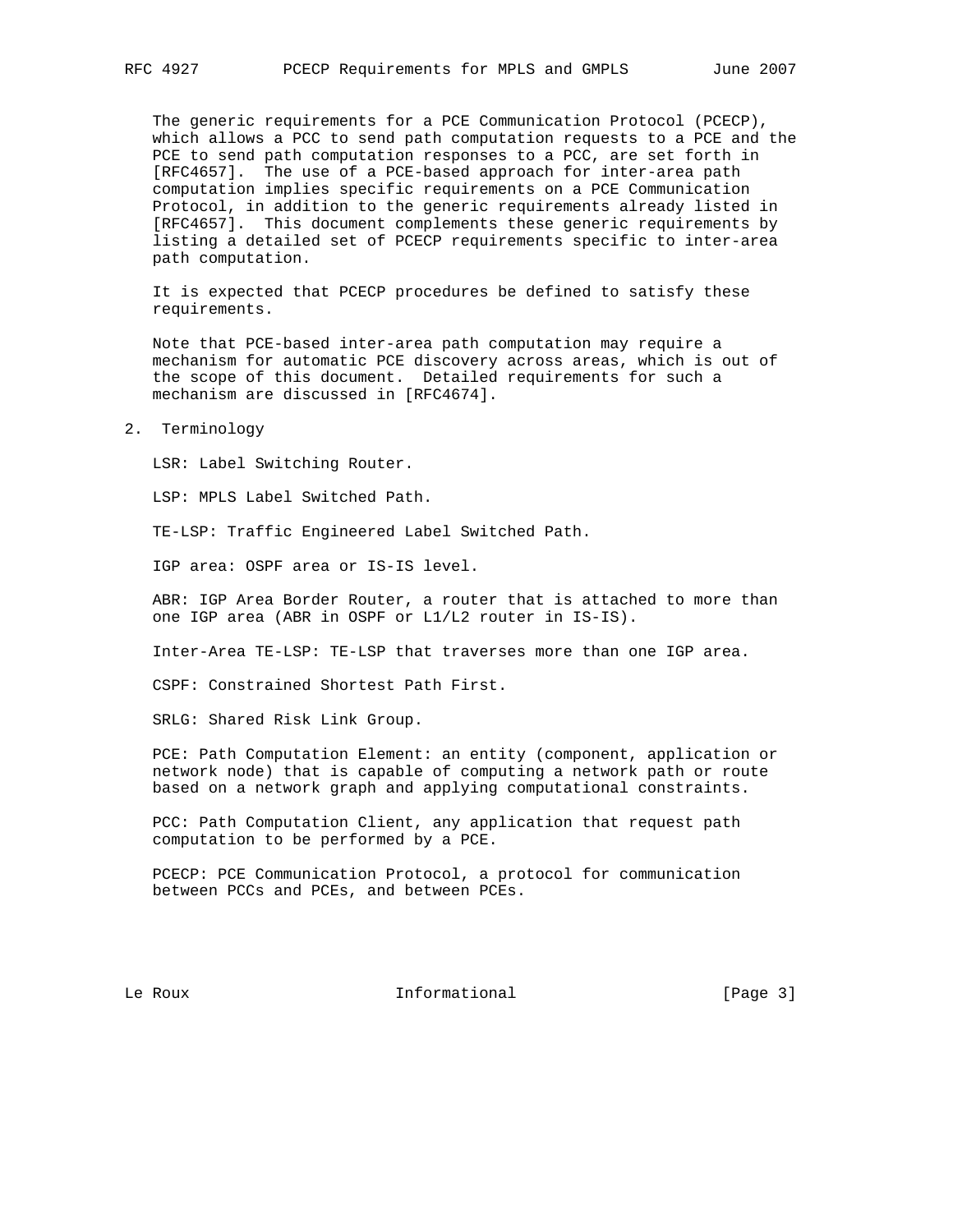ERO: Resource Reservation Protocol (RSVP)-TE Explicit Route Object. It encodes the explicit path followed by a TE-LSP.

2.1. Conventions Used in This Document

 The key words "MUST", "MUST NOT", "REQUIRED", "SHALL", "SHALL NOT", "SHOULD", "SHOULD NOT", "RECOMMENDED", "MAY", and "OPTIONAL" in this document are to be interpreted as described in [RFC2119].

3. Motivations for PCE-Based Inter-Area Path Computation

 IGP hierarchy enables improved IGP scalability by dividing the IGP domain into areas and limiting the flooding scope of topology information to within area boundaries. A router in an area has full topology information for its own area, but only information about reachability to destinations in other areas. Thus, a head-end LSR cannot compute an end-to-end path that crosses the boundary of its IGP area(s).

 A current solution for computing inter-area TE-LSP path relies on a per-domain path computation [PD-COMP]. It is based on loose hop routing with an ERO expansion on each ABR. This allows an LSP to be set up following a constrained path, but faces two major limitations:

- This does guarantee the use of an optimal constrained path.
- This may lead to several crankback signaling messages and hence delay the LSP setup, and may also invoke possible alternate routing activities.

 Note that, here, by optimal constrained path we mean the shortest constrained path across multiple areas, taking into account either the IGP or TE metric [RFC3785]. In other words, such a path is the path that would have been computed by making use of some CSPF algorithm in the absence of multiple IGP areas.

 The PCE-based architecture [RFC4655] is well suited to inter-area path computation. It allows the path computation limitations resulting from the limited topology visibility to be overcome by introducing path computation entities with more topology visibility, or by allowing cooperation between path computation entities in each area.

Le Roux **Informational** [Page 4]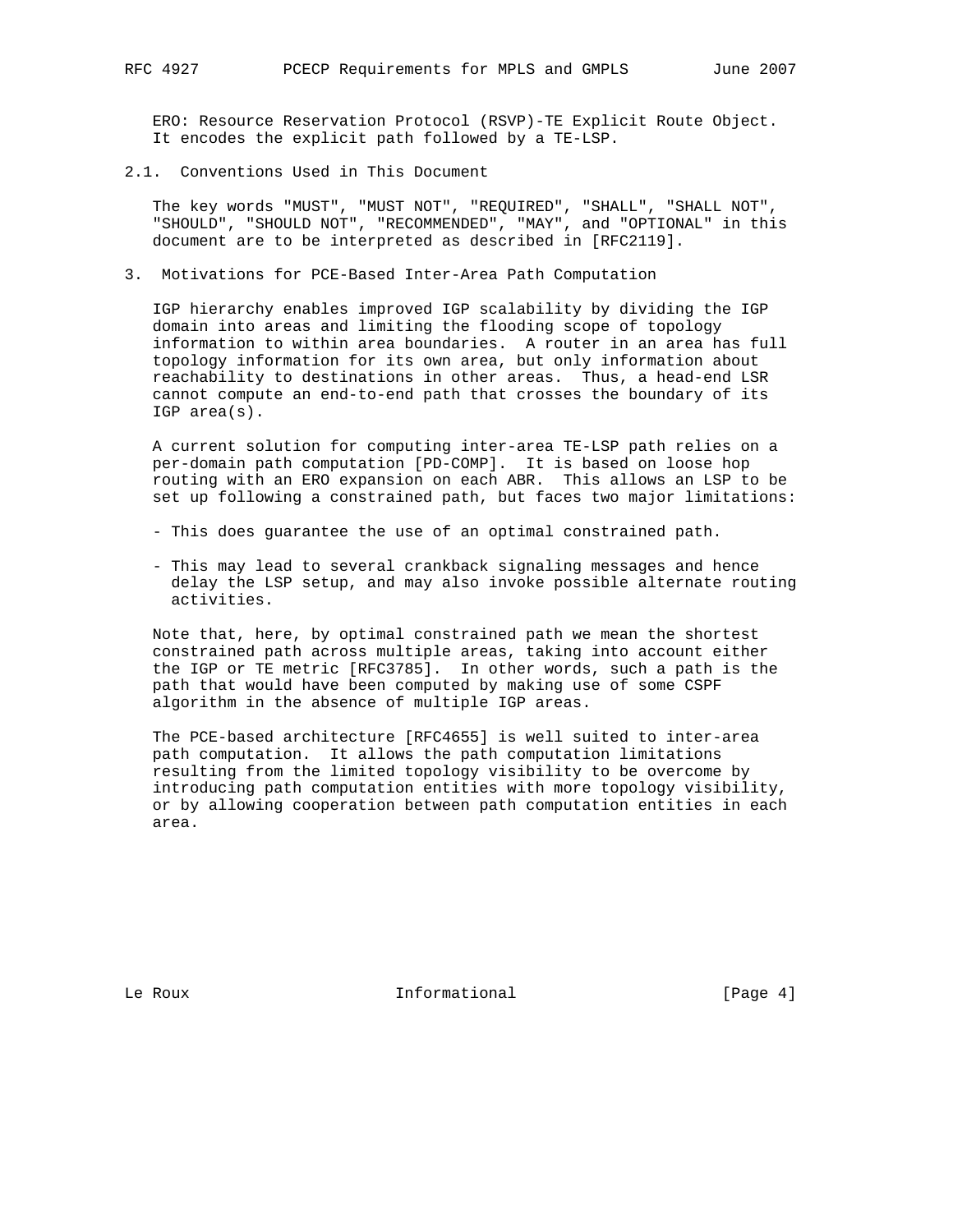There are two main approaches for the computation of an inter-area optimal path:

- Single-PCE computation: The path is computed by a single PCE that has topology visibility in all areas and can compute an end-to-end optimal constrained path on its own.
- Multiple-PCE computation with inter-PCE communication: The path computation is distributed on multiple PCEs, which have partial topology visibility. They compute path segments in their domains of visibility and collaborate with each other so as to arrive at an end-to-end optimal constrained path. Such collaboration is ensured thanks to inter-PCE communication.

 Note that the use of a PCE-based approach to perform inter-area path computation implies specific functional requirements in a PCECP, in addition to the generic requirements listed in [RFC4657]. These specific requirements are discussed in the next section.

4. Detailed Inter-Area Specific Requirements on PCECP

 This section lists a set of additional requirements for the PCECP that complement requirements listed in [RFC4657] and are specific to inter-area (G)MPLS-TE path computation.

4.1. Control and Recording of Area Crossing

 In addition to the path constraints specified in [RFC4657], the request message MUST allow indicating whether or not area crossing is permitted. Indeed, when the source and destination reside in the same IGP area, there may be intra-area and inter-area feasible paths. As set forth in [RFC4105], if the shortest path is an inter-area path, an operator either may want to avoid, as far as possible, crossing areas and thus may prefer selecting a sub-optimal intra-area path or, conversely, may prefer to use a shortest path, even if it crosses areas.

 Also, when the source and destination reside in the same area it may be useful to know whether the returned path is an inter-area path. Hence, the response message MUST allow indicating whether the computed path is crossing areas.

Le Roux **Informational** [Page 5]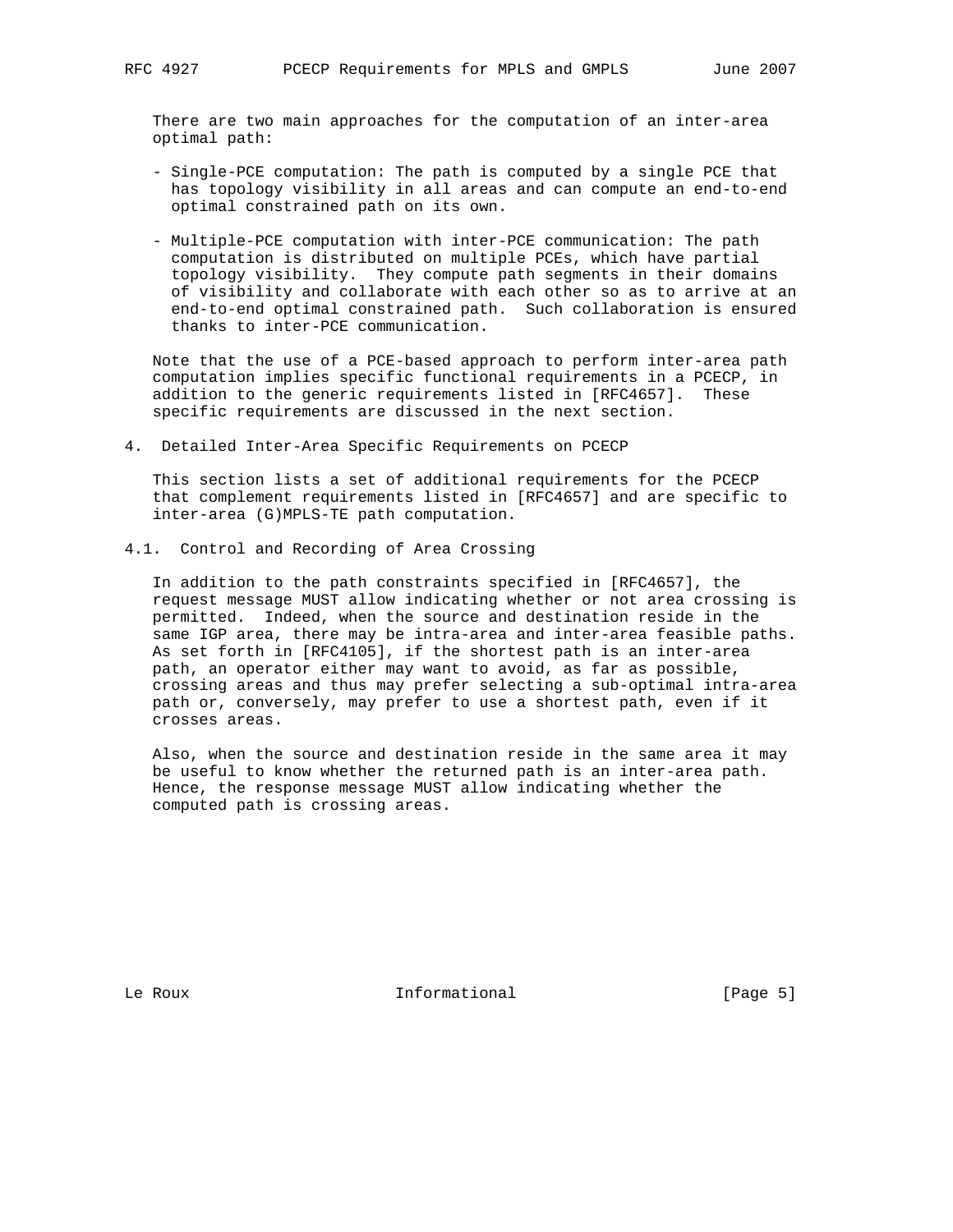# 4.2. Area Recording

 It may be useful for the PCC to know the set of areas crossed by an inter-area path and the corresponding path segments. Hence, the response message MUST allow identifying the crossed areas. Also, the response message MUST allow segmenting the returned path and marking each segment so that it is possible to tell which piece of the path lies within which area.

# 4.3. Strict Explicit Path and Loose Path

 A Strict Explicit Path is defined as a set of strict hops, while a Loose Path is defined as a set of at least one loose hop and zero, one or more strict hops. An inter-area path may be strictly explicit or loose (e.g., a list of ABRs as loose hops). It may be useful to indicate to the PCE if a Strict Explicit path is required or not. Hence, the PCECP request message MUST allow indicating whether a Strict Explicit Path is required/desired.

### 4.4. PCE List Enforcement and Recording in Multiple-PCE Computation

 In case of multiple-PCE inter-area path computation, a PCC may want to indicate a preferred list of PCEs to be used, one per area. In each area, the preferred PCE should be tried before another PCE is selected. Note that if there is no preferred PCE indicated for an area, any PCE in that area may be used.

 Hence, the PCECP request message MUST support the inclusion of a list of preferred PCEs per area. Note that this requires that a PCC in one area has knowledge of PCEs in other areas. This could rely on configuration or on a PCE discovery mechanism, allowing discovery across area boundaries (see [RFC4674]).

 Also, it would be useful to know the list of PCEs that effectively participated in the computation. Hence, the request message MUST support a request for PCE recording, and the response message MUST support the recording of the set of one or more PCEs that took part in the computation.

 It may also be useful to know the path segments computed by each PCE. Hence, the request message SHOULD allow a request for the identification of path segments computed by a PCE, and the response message SHOULD allow identifying the path segments computed by each PCE.

Le Roux **Informational** [Page 6]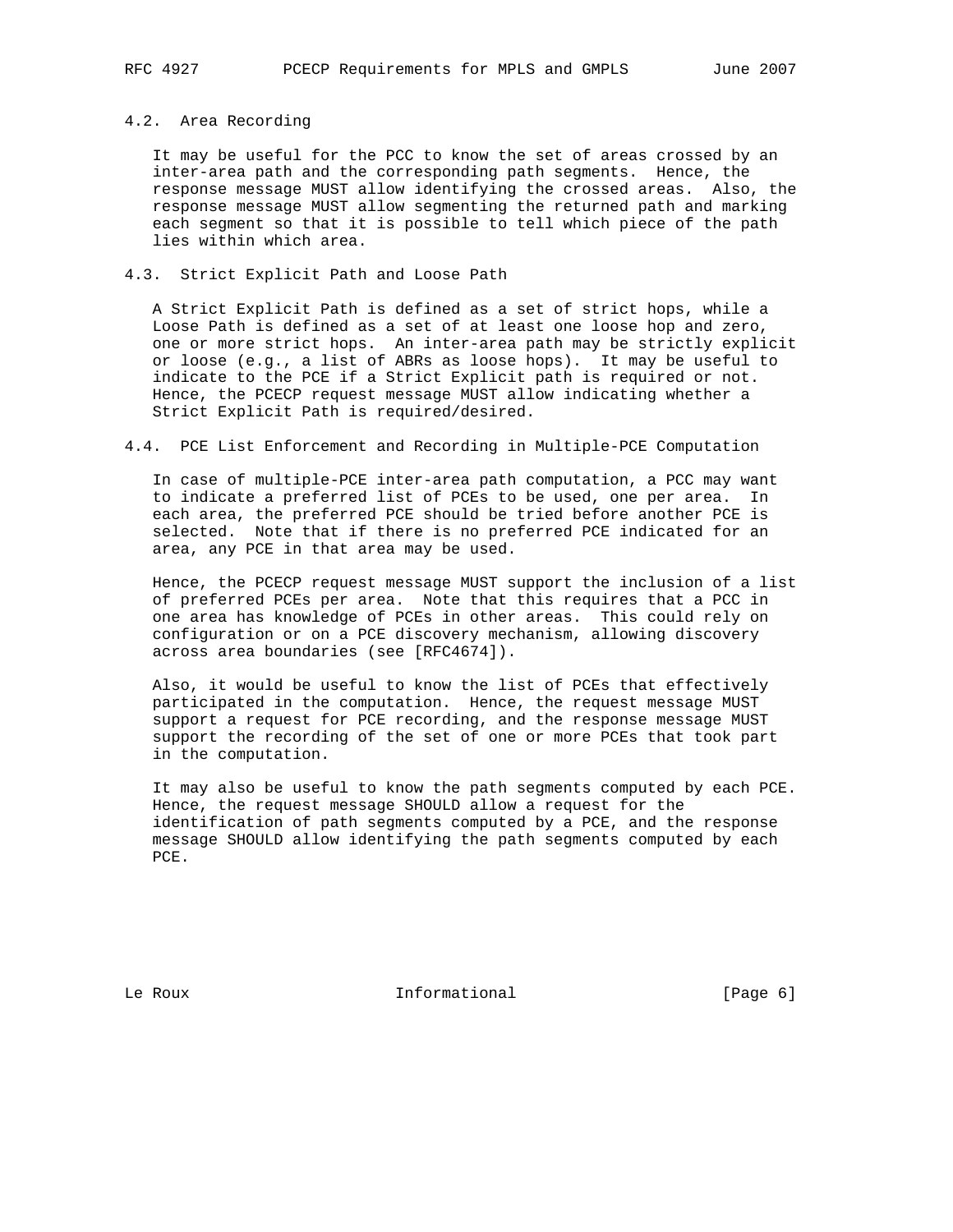# 4.5. Inclusion of Area IDs in Request

 Knowledge of the areas in which the source and destination lie would allow a PCE to select an appropriate downstream PCE. This would be useful when the area ID(s) of a PCE (i.e., the area(s) where it has visibility) is/are known, which can be achieved by the PCE Discovery Protocol (see [RFC4674]) or by any other means.

 A PCE may not have any visibility of the source/destination area and hence may not be able to determine the area of the source/destination. In such a situation, it would be useful for a PCC to indicate the source and destination area IDs in its request message.

 For that purpose, the request message MUST support the inclusion of the source and destination area IDs. Note that this information could be learned by the PCC through configuration.

4.6. Area Inclusion/Exclusion

 In some situations, it may be useful for the request message to indicate one or more area(s) that must be followed by the path to be computed. It may also be useful for the request message to indicate one or more area(s) that must be avoided by the path to be computed (e.g., request for a path between LSRs in two stub areas connected to the same ABR(s), which must not cross the backbone area). Hence, the request message MUST allow indicating a set of one or more area(s) that must be explicitly included in the path, and a set of one or more area(s) that must be explicitly excluded from the path.

### 4.7. Inter-Area Diverse Path Computation

 For various reasons, including protection and load balancing, the computation of diverse inter-area paths may be required. There are various levels of diversity in an inter-area context:

- Per-area diversity (intra-area path segments are link, node, or SRLG disjoint)
- Inter-area diversity (end-to-end inter-area paths are link, node, or SRLG disjoint)

 Note that two paths may be disjoint in the backbone area but non disjoint in peripheral areas. Also two paths may be node-disjoint within areas but may share ABRs, in which case path segments within an area are node-disjoint, but end-to-end paths are not node disjoint.

Le Roux **Informational** [Page 7]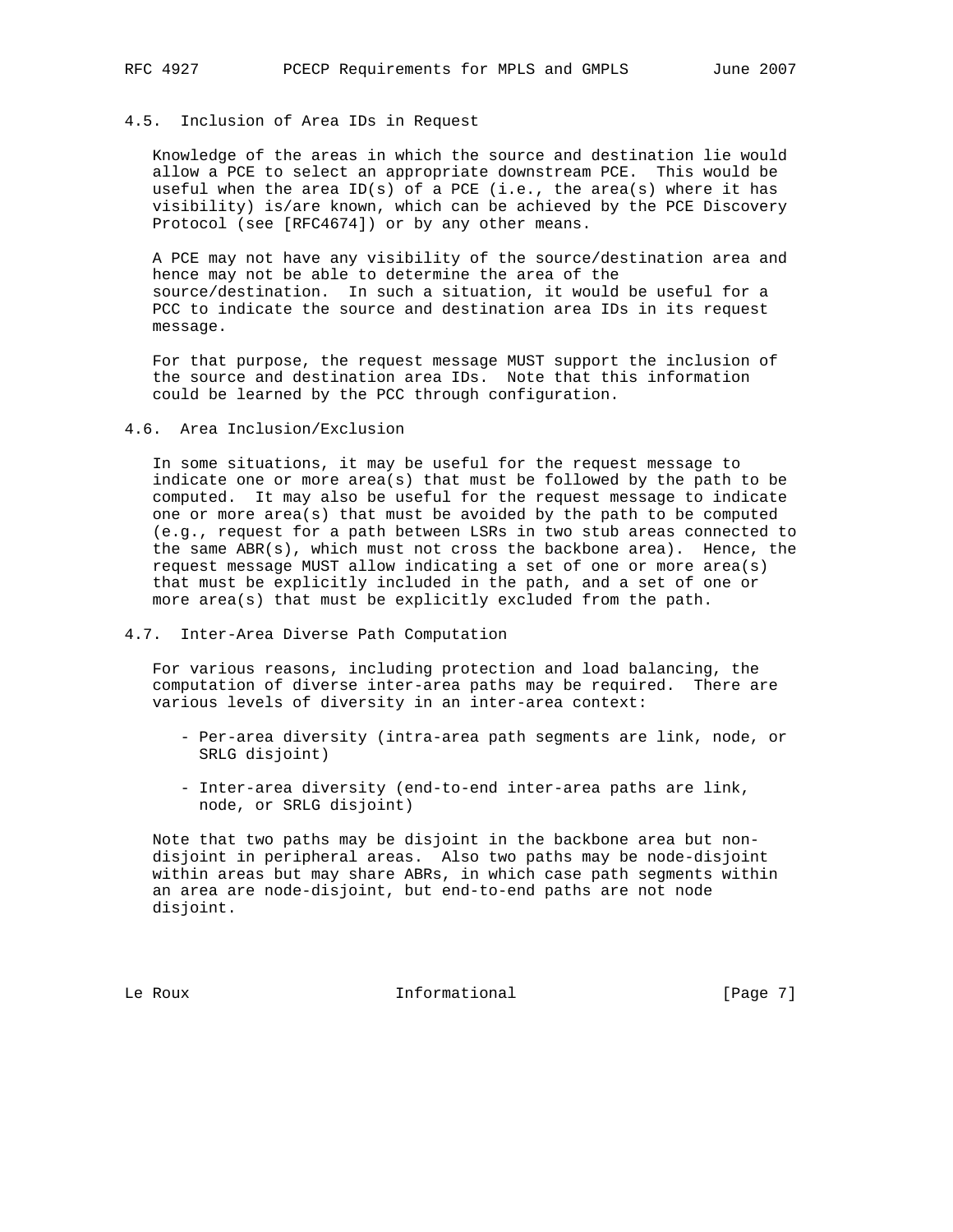The request message MUST allow requesting the computation of a set of inter-area diverse paths between the same node pair or between distinct node pairs. It MUST allow indicating the required level of diversity of a set of inter-area paths (link, node, and SRLG diversity), as well as the required level of diversity of a set of intra-area segments of inter-area paths (link, node, and SRLG diversity) on a per-area basis.

 The response message MUST allow indicating the level of diversity of a set of computed inter-area loose paths (link, node, and SRLG diversity), globally, and on a per-area basis (link, node, and SRLG diversity of intra-area path segments).

 Note that, in order to ensure SRLG consistency, SRLG identifiers within the IGP domain should be assigned and allocated by the same entity.

 Note that specific objective functions may be requested for diverse path computation, such as minimizing the cumulated cost of a set of diverse paths as set forth in [RFC4657].

### 4.8. Inter-Area Policies

 In addition to the policy requirements discussed in [RFC4657], the application of inter-area path computation policies requires some additional information to be carried in the PCECP request messages. The request message MUST allow for the inclusion of the address of the originating PCC. This may be useful in a multiple-PCE computation, so as to apply policies not only based on the PCECP peer but also based on the originating PCC.

 Note that work on supported policy models and the corresponding requirements/implications is being undertaken as a separate work item in the PCE working group [PCE-POL-FMWK].

#### 4.9. Loop Avoidance

 In case of multiple-PCE inter-area path computation, there may be risks of PCECP request loops. A mechanism MUST be defined to detect and correct PCECP request message loops. This may rely, for instance, on the recording, in the request message, of the set of traversed PCEs.

Also, the returned path in a response message MUST be loop free.

Le Roux **Informational** [Page 8]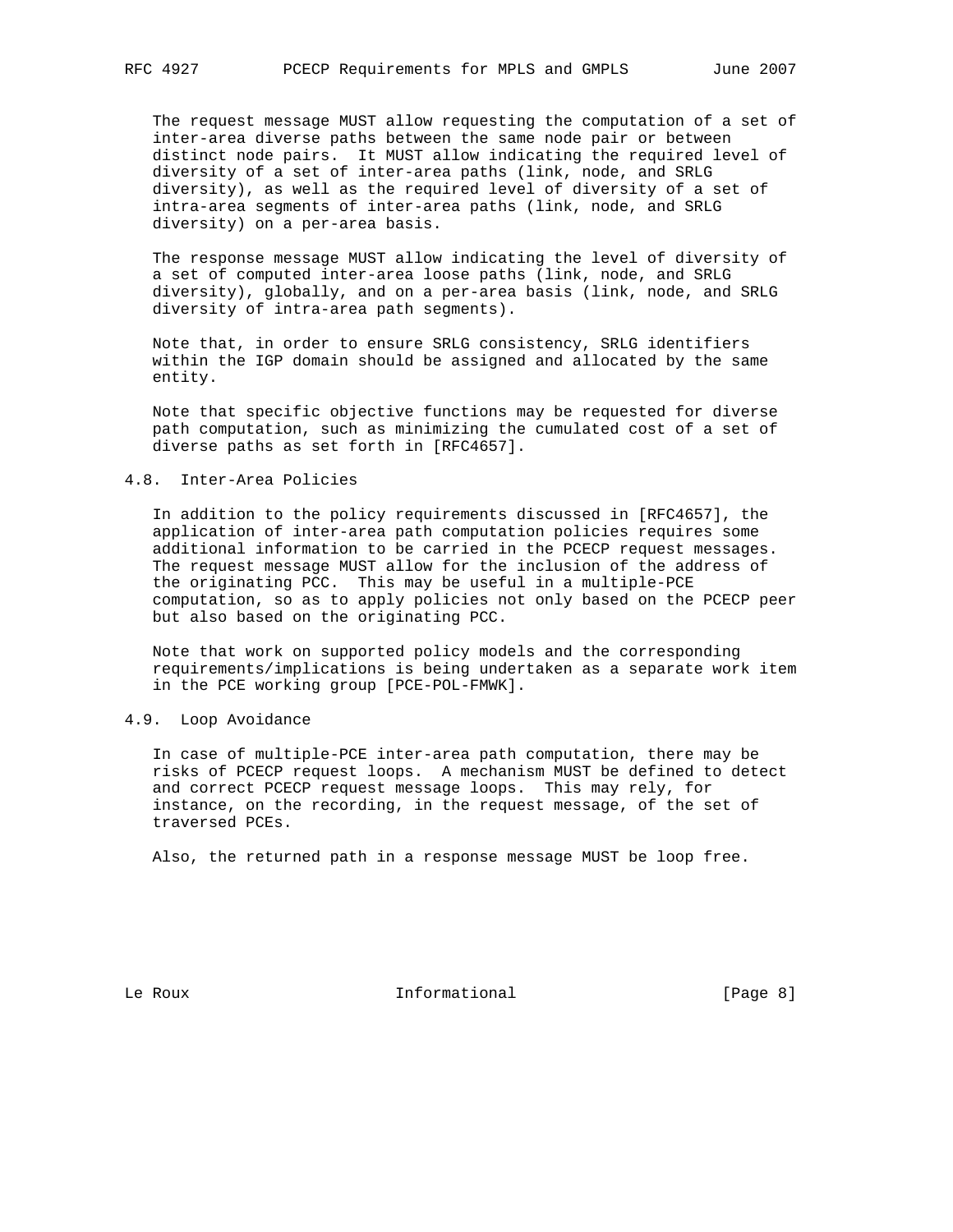### 5. Manageability Considerations

 The inter-area application implies some new manageability requirements in addition to those already listed in [RFC4657]. The PCECP PCC and PCE MIB modules MUST allow recording the proportion of inter-area requests and the success rate of inter-area requests. The PCECP PCC MIB module MUST also allow recording the performances of a PCE chain (minimum, maximum, and average response times), in case of multiple-PCE inter-area path computation.

 It is really important, for diagnostic and troubleshooting reasons, to monitor the availability and performances of each PCE of a PCE chain used for inter-area path computation. Particularly, it is really important to identify the PCE(s) responsible for a delayed reply.

 Hence, a mechanism MUST be defined to monitor the performances of a PCE chain. It MUST allow determining the availability of each PCE of the chain as well as its minimum, maximum, and average response times.

6. Security Considerations

 IGP areas are administrated by the same entity. Hence, the inter area application does not imply a new trust model or new security issues beyond those already defined in [RFC4657].

7. Acknowledgments

 We would also like to thank Adrian Farrel, Jean-Philippe Vasseur, Bruno Decraene, Yannick Le Louedec, Dimitri Papadimitriou, and Lou Berger for their useful comments and suggestions. Thanks also to Ross Callon, Catherine Meadow, and Dan Romascanu for their review during the final stages of publication.

- 8. References
- 8.1. Normative References
	- [RFC2119] Bradner, S., "Key words for use in RFCs to Indicate Requirement Levels", BCP 14, RFC 2119, March 1997.
	- [RFC4105] Le Roux, J.-L., Ed., Vasseur, J.-P., Ed., and J. Boyle, Ed., "Requirements for Inter-Area MPLS Traffic Engineering", RFC 4105, June 2005.

Le Roux **Informational** [Page 9]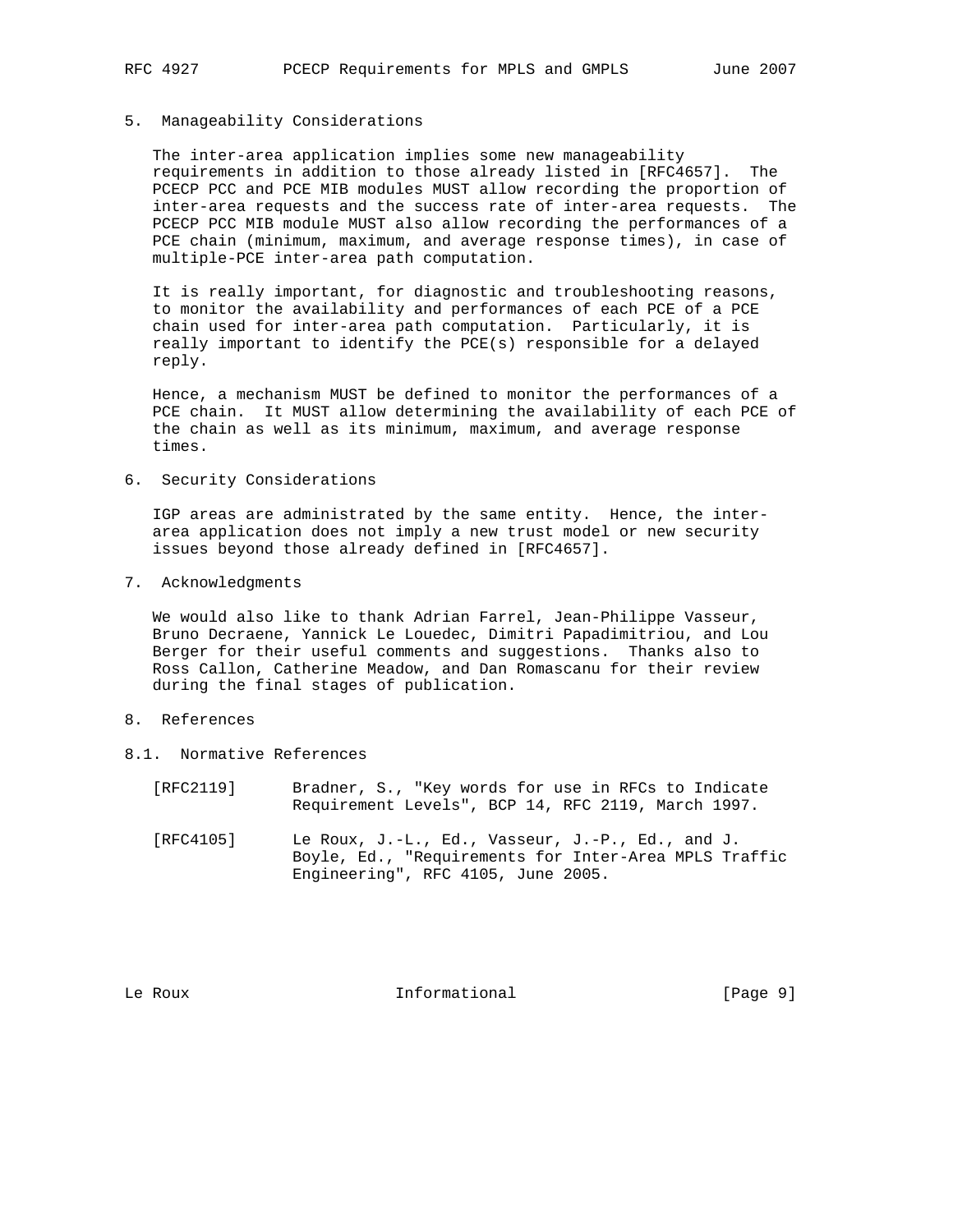- [RFC4655] Farrel, A., Vasseur, J.-P., and J. Ash, "A Path Computation Element (PCE)-Based Architecture", RFC 4655, August 2006.
- [RFC4657] Ash, J., Ed., and J. Le Roux, Ed., "Path Computation Element (PCE) Communication Protocol Generic Requirements", RFC 4657, September 2006.
- 8.2. Informative References
	- [RFC4674] Le Roux, J., Ed., "Requirements for Path Computation Element (PCE) Discovery", RFC 4674, October 2006.
	- [PD-COMP] Vasseur, J.P., Ed., Ayyangar, A., Ed., and R. Zhang, "A Per-domain path computation method for computing Inter-domain Traffic Engineering (TE) Label Switched Path (LSP)", Work in Progress, April 2007.
	- [PCE-POL-FMWK] Bryskin, I., Papadimitriou, D., Berger L., and J. Ash, "Policy-Enabled Path Computation Framework", Work in Progress, March 2007.
	- [RFC3785] Le Faucheur, F., Uppili, R., Vedrenne, A., Merckx, P., and T. Telkamp, "Use of Interior Gateway Protocol (IGP) Metric as a second MPLS Traffic Engineering (TE) Metric", BCP 87, RFC 3785, May 2004.
- 9. Contributors

 Jerry Ash AT&T Room MT D5-2A01 200 Laurel Avenue Middletown, NJ 07748, USA Phone: +1-(732)-420-4578 EMail: gash5107@yahoo.com

 Nabil Bitar Verizon 40 Sylvan Road Waltham, MA 02145 EMail: nabil.n.bitar@verizon.com

Le Roux **Informational** [Page 10]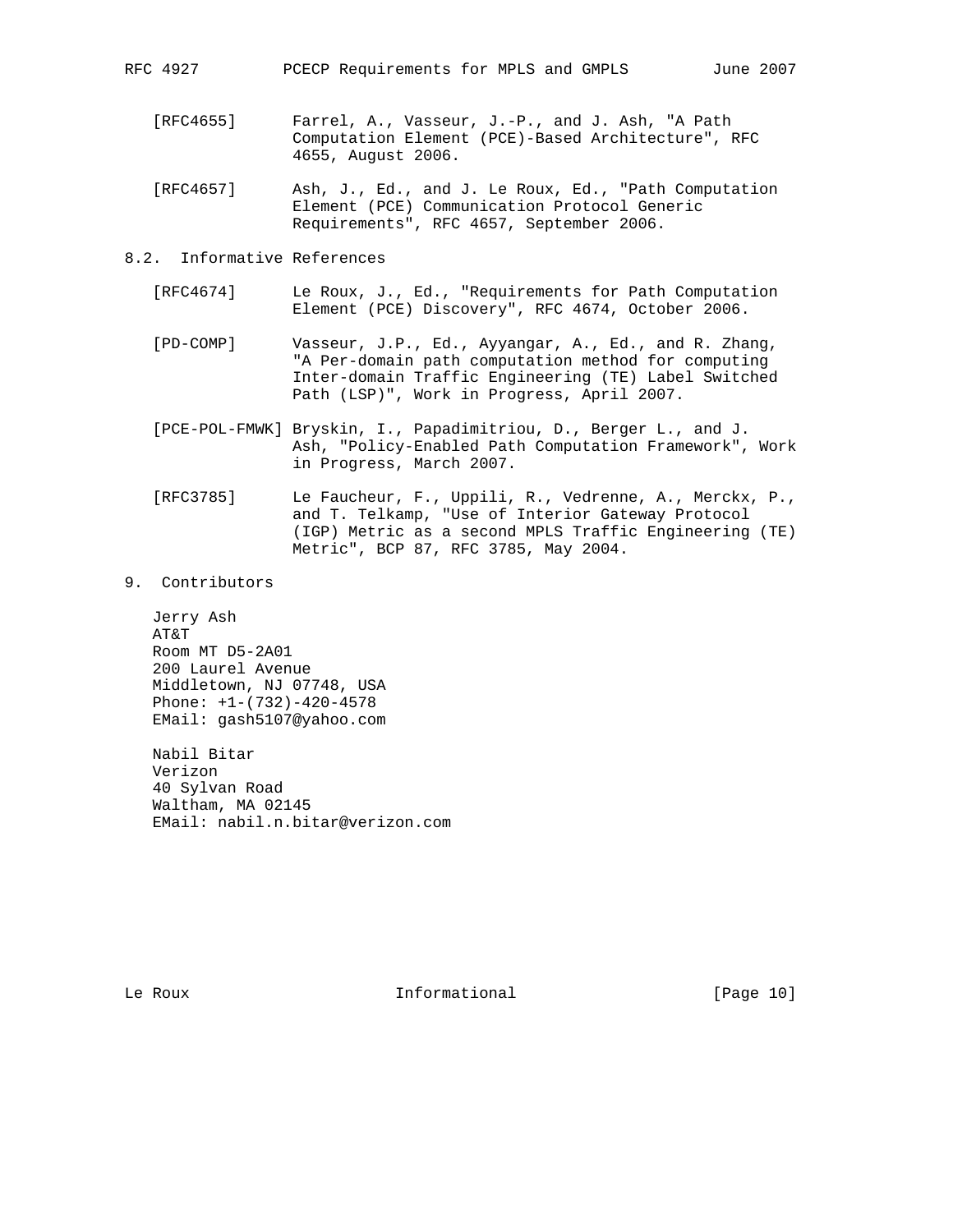Dean Cheng Cisco Systems Inc. 3700 Cisco Way San Jose, CA 95134 USA Phone: +1 408 527 0677 EMail: dcheng@cisco.com Kenji Kumaki KDDI Corporation Garden Air Tower Iidabashi, Chiyoda-ku, Tokyo 102-8460, JAPAN Phone: +81-3-6678-3103 EMail: ke-kumaki@kddi.com Eiji Oki NTT Midori-cho 3-9-11 Musashino-shi, Tokyo 180-8585, JAPAN EMail: oki.eiji@lab.ntt.co.jp Raymond Zhang BT 2160 E. Grand Ave. El Segundo, CA 90245 USA EMail: raymond.zhang@bt.com Renhai Zhang Huawei Technologies No. 3 Xinxi Road, Shangdi, Haidian District, Beijing City, P. R. China EMail: zhangrenhai@huawei.com Editor's Address Jean-Louis Le Roux France Telecom 2, avenue Pierre-Marzin 22307 Lannion Cedex FRANCE

EMail: jeanlouis.leroux@orange-ftgroup.com

Le Roux **Informational** [Page 11]